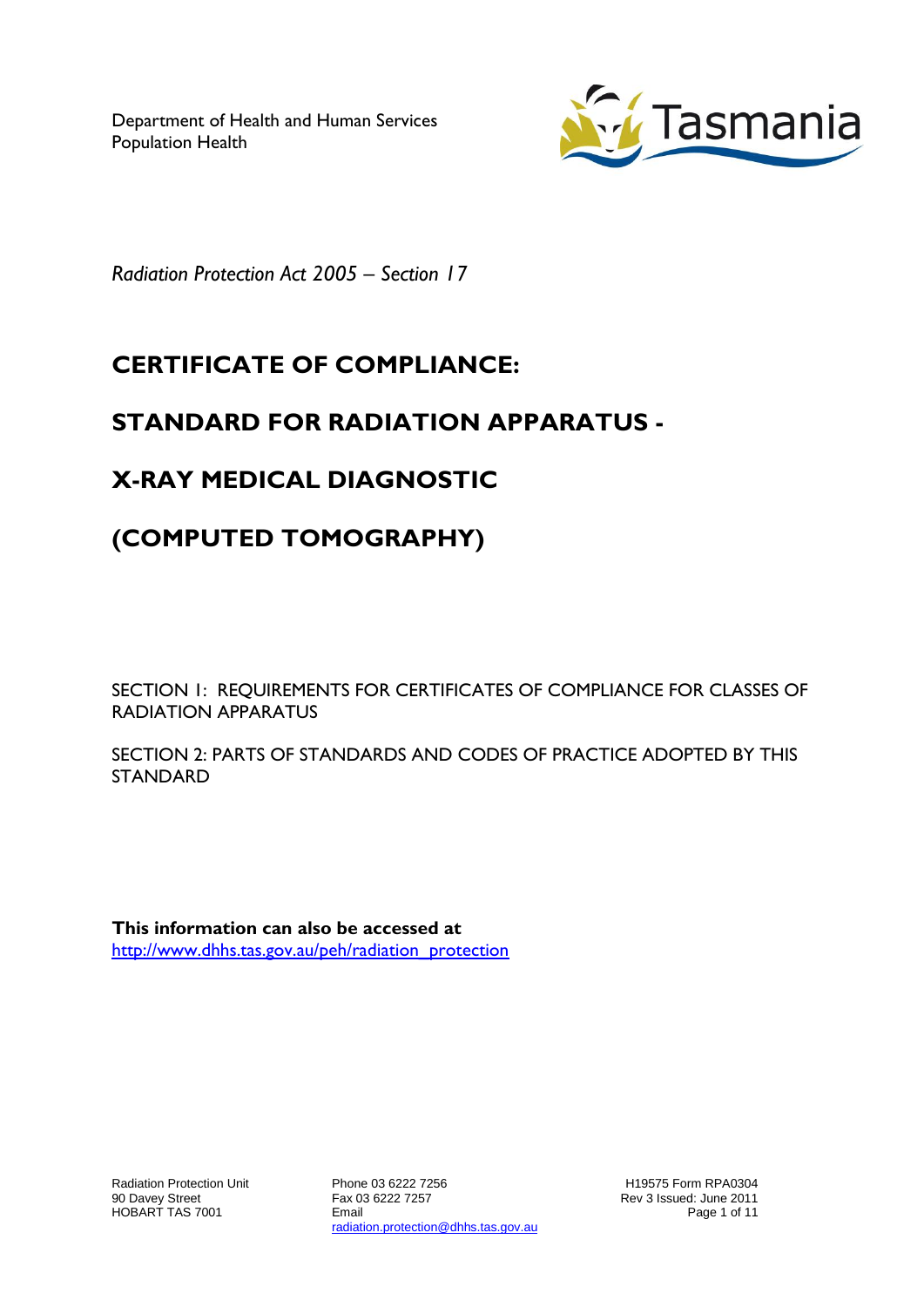#### **Section 1 –** REQUIREMENTS FOR CERTIFICATES OF COMPLIANCE FOR CLASSES OF RADIATION APPARATUS.

#### **PART – A**

**Section 2 of this Standard is to be used by an accredited person when assessing Radiation Apparatus, classified by Radiation Protection Act 2005 licences as "Xray computed tomography", for the purpose of issuing a certificate of compliance in accordance with 17 (1) (b) of the Radiation Protection Act 2005.**

**The Radiation Apparatus must be shown to fully comply with the requirements in Section 2 of this Standard.**

**The requirements in Section 2 are taken from the following:**

**AS/NZS 3200.1.0 1998 IEC 60601-1** Medical electrical equipment- General requirements for safety – Parent Standard **AS/NZS 3200.2.44:2005 IEC 60601-2-44, Ed. 2.1(2002)** Medical electrical equipment - Particular requirements for safety-X-ray equipment for computed tomography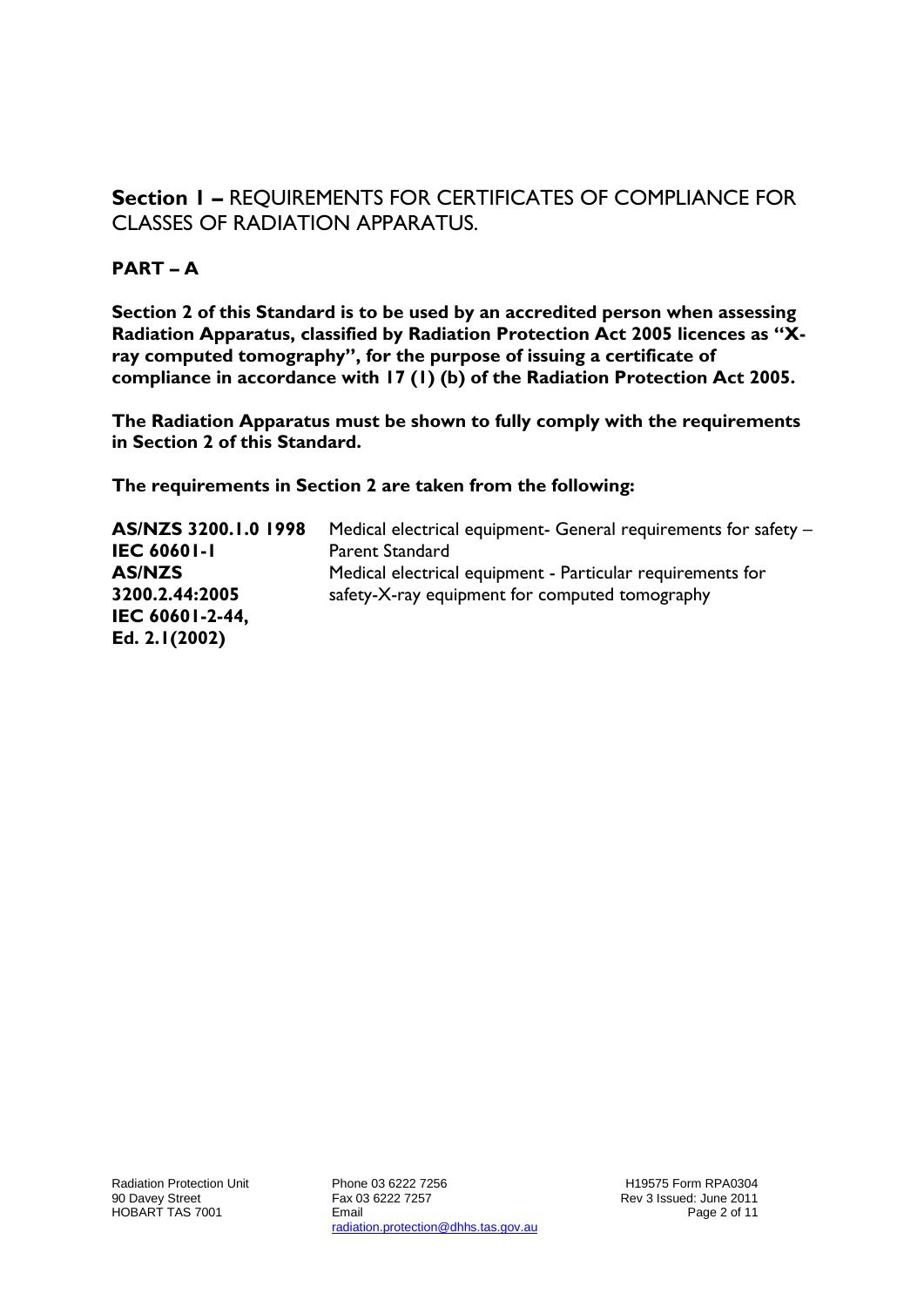#### **PART – B**

**The Standards listed in this part are to be used by a person or company licensed to manufacture or sell Radiation Apparatus, classified by Radiation Protection Act 2005 licences as "X-ray computed tomography", for the purpose of issuing a certificate of compliance in accordance with 17 (1) (b) of the Radiation Protection Act 2005.**

**The holder of a licence to manufacture or sell such Radiation Apparatus must be able to show that the Radiation Apparatus fully complies with the following Standards\* .**

| AS/NZS 3200.1.0 1998                                                | Medical electrical equipment- General requirements for safety -                                                                                                                                       |
|---------------------------------------------------------------------|-------------------------------------------------------------------------------------------------------------------------------------------------------------------------------------------------------|
| <b>IEC 60601-1</b>                                                  | <b>Parent Standard</b>                                                                                                                                                                                |
| <b>AS/NZS</b><br>3200.2.44:2005<br>IEC 60601-2-44,<br>Ed. 2.1(2002) | Medical electrical equipment - Particular requirements for<br>safety-X-ray equipment for computed tomography                                                                                          |
| AS/NZS 3200.1.3:1996<br>IEC 60601-1-3                               | Approval and test specification - Medical electrical equipment -<br>General requirements for safety - Collateral Standard:<br>Requirements for radiation protection in diagnostic X-ray<br>equipment. |
| <b>AS/NZS</b>                                                       | Approval and test specification- Medical electrical equipment Part                                                                                                                                    |
| 3200.2.28:1994                                                      | 2.28: Particular requirements for safety-X-ray source assemblies                                                                                                                                      |
| IEC 60601-2-28                                                      | for medical diagnosis generators.                                                                                                                                                                     |

 $\overline{a}$ 

Phone 03 6222 7256 Fax 03 6222 7257 Email radiation.protection@dhhs.tas.gov.au

H19575 Form RPA0304 Rev 3 Issued: June 2011 Page 3 of 11

<sup>\*</sup> In many cases radiation apparatus will bear the **"CE"** mark, and comply with the requirements of **MDD 93/42/EEC.** As part of the process of obtaining a CE mark the manufacturer makes an application to a "Certifying Body" to have the equipment assessed. Annex III of the MDD directive states that in making an application for **"EC type examination"** the manufacturer would, in their application, state the "Standards" that they wished to be tested against (article 5).

In order for licensed manufacturers or sellers to issue a certificate of compliance under the Radiation Protection Act 2005, they need only demonstrate that they hold, or have access to, the "*EC Declaration of Conformity"* documents which show that the "make and model" of apparatus they are supplying complies with the Standards listed in Part B above.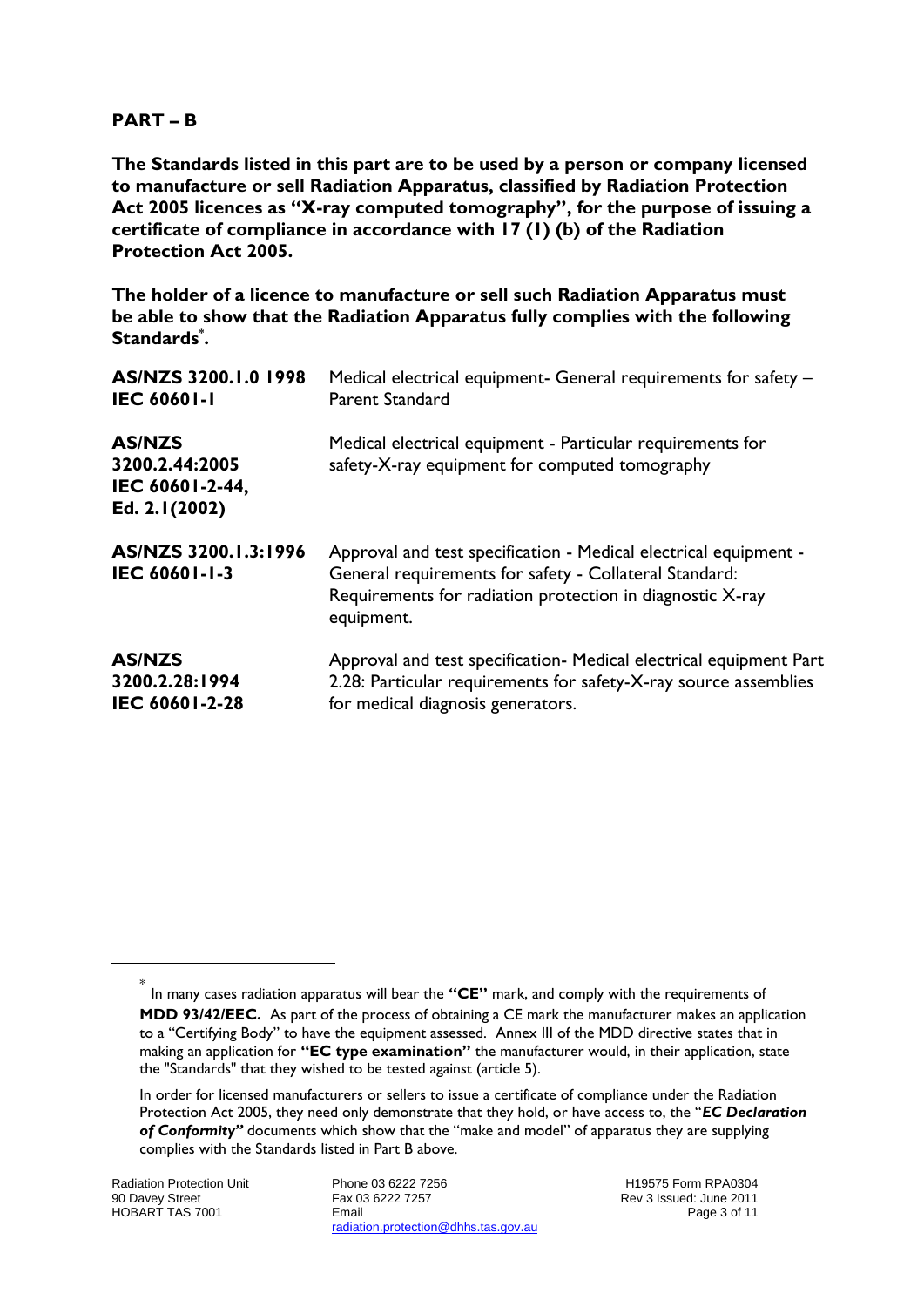### **Section 2 –** PARTS OF STANDARDS AND CODES OF PRACTICE ADOPTED BY THIS STANDARD.

| <b>ITEM</b>               | <b>Requirements</b>                                                                        |
|---------------------------|--------------------------------------------------------------------------------------------|
| <b>Indicators</b>         |                                                                                            |
| mains                     | AS/NZS 3200.1.0 1998 6.3 a)                                                                |
|                           | A mains indicator shall be clearly identified. "ON" and "OFF" positions shall be           |
|                           | marked according to the symbols in Appendix D, or indicated by a suitable indicator        |
|                           | light or other unambiguous means.                                                          |
|                           |                                                                                            |
|                           | Note: AS/NZS 3200.1.0:1998 56.8 provides for situations when indicators                    |
|                           | are not necessarily required.                                                              |
|                           | Unless indication is otherwise apparent to the operator from the normal operating          |
|                           | position, indicator lights shall be provided to indicate the equipment is energised. Dot   |
|                           | matrix and other alphanumeric displays are not considered to be indicator lights.          |
|                           | Note: Red shall be used exclusively to indicate that operation must not be started or      |
|                           | immediate action is required to terminate a hazardous state of operation.                  |
|                           | AS/NZS 3200.1:1998 Paragraph 6.7 a)                                                        |
| ready to expose           | AS/NZS 3200.2.44:2005 Paragraph 29.1.101.1 a)                                              |
|                           | Visible indication shall be provided on the control panel indicating the state when one    |
|                           | further actuation of a control from that control panel will initiate the loading of the X- |
|                           | ray tube.                                                                                  |
| colour of ready indicator | AS/NZS 3200.2.44:2005 Paragraph 29.1.101.1 a)                                              |
|                           | If the ready state is indicated by means of a single function indicator light, the colour  |
|                           | green shall be used.                                                                       |
| colour of exposure        | AS/NZS 3200.2.44:2005 Paragraph 29.1.101.1 b)                                              |
| indicator                 | The loading state shall be indicated by a yellow indicator light on the control panel of   |
|                           | the CT system tube                                                                         |
| visual indication         | AS/NZS 3200.2.44:2005 Paragraph 29.1.106.1                                                 |
|                           | The CT conditions of operation to be used during a scan series shall be indicated prior    |
|                           | to the initiation of a scan or scan series. On equipment having all or some of these CT    |
|                           | conditions of operation at fixed values, this requirement may be met by permanent          |
|                           | markings. Indication of the CT conditions of operation shall be visible from any           |
|                           | position from which the ready state can be initiated.                                      |
| beam on status indicator  | AS/NZS 3200.2.44:2005 Paragraph 29.1.106.2                                                 |
|                           | When, and only when, radiation is produced, visible indication shall be provided on the    |
|                           | control panel from which X-radiation is actuated and or near the housing of the            |
|                           | scanning mechanism. Indicators at or near the housing of the scanning mechanism shall      |
|                           | be visible from any point external to the patient opening where insertion of any part of   |
|                           | the human body into the primary radiation beam is possible.                                |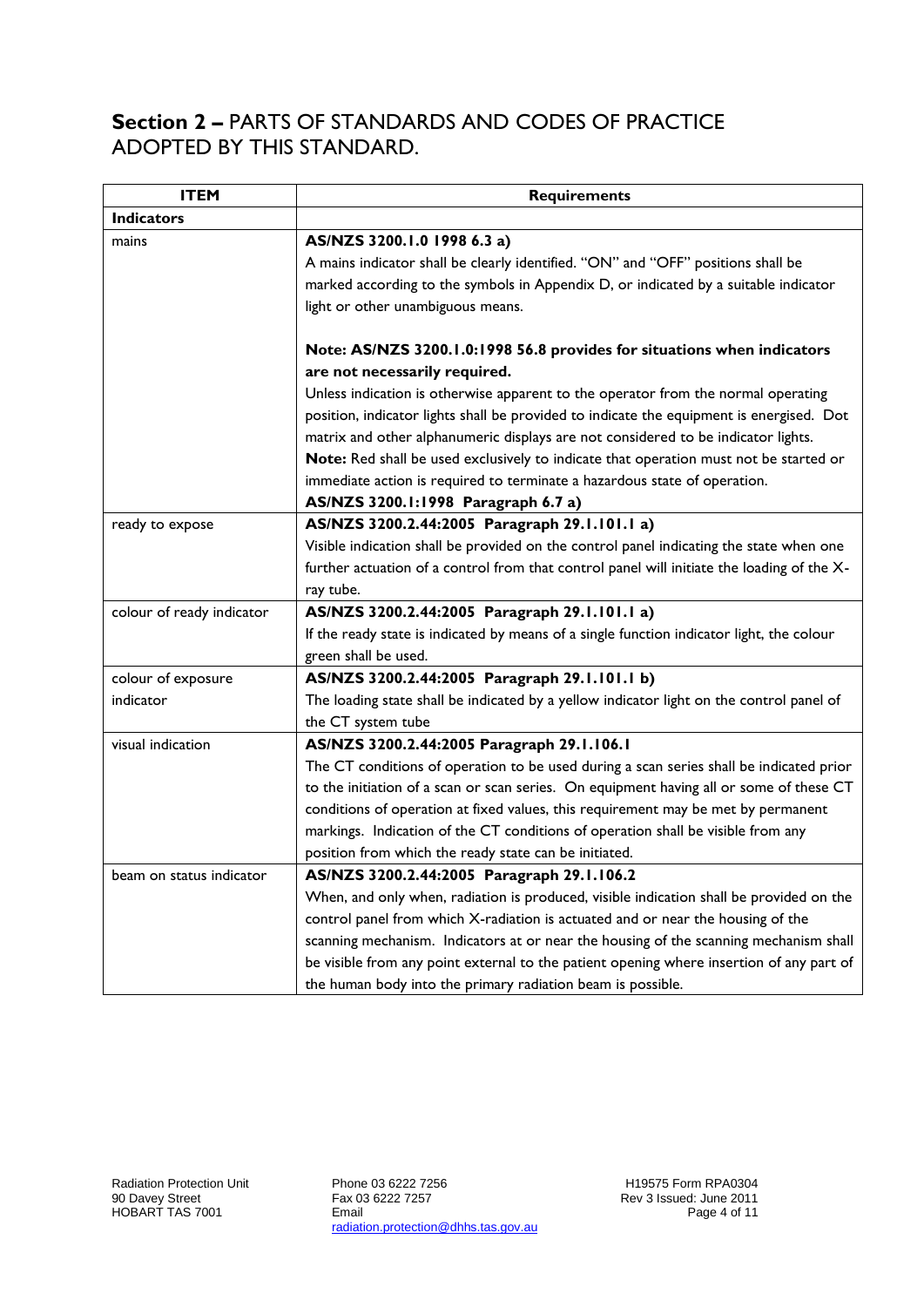| shortened Indication       | AS/NZS 3200.2.44:2005 Paragraph 50.102.2                                                 |  |
|----------------------------|------------------------------------------------------------------------------------------|--|
|                            | for CT scanners operating with one or more fixed combination of loading<br>a)            |  |
|                            | factors, the indication on the control panel may be confined to the value of             |  |
|                            | only one of the significant loading factors for each combination, for example            |  |
|                            | the value of X-ray tube voltage                                                          |  |
|                            |                                                                                          |  |
|                            | In this case the indication of the corresponding values of the other loading             |  |
|                            | factors in each combination shall be given in the instructions for use.                  |  |
|                            |                                                                                          |  |
|                            | In addition, these values shall be listed in a form suitable to be displayed at a<br>b)  |  |
|                            | prominent location on or near the control panel                                          |  |
|                            | for CT scanners operating with fixed combinations of semi-permanently preselectable      |  |
|                            | loading factors, the indication on the control panel may be confined to a clear          |  |
|                            | reference to the identity of each combination.                                           |  |
|                            | In this case, provision shall be made to enable: the values of each combination of semi- |  |
|                            | permanently preselected loading factors set at the time of installation to be recorded   |  |
|                            | in the instructions for use; and the values to be listed in a suitable form to be        |  |
|                            | displayed at a prominent location on or near the control panel                           |  |
| indication of:             | AS/NZS 3200.2.44:2005 Paragraph 50.102.1                                                 |  |
| high voltage               | Values of the X-ray tube voltage shall be indicated in kV                                |  |
| tube current               | Values of the X-ray tube current shall be indicated in milliamps                         |  |
| loading time               | Values of the loading time in seconds                                                    |  |
| current time product       | Values of the current time product shall be indicated in millamp seconds                 |  |
| indication and position of | AS/NZS 3200.2.44:2005 Paragraph 29.202.101 a) b) c)                                      |  |
| tomographic section        | a preview image shall be provided on which the operator may set up the<br>a)             |  |
|                            | tomographic sections to be taken. The reference lines indicating these                   |  |
|                            | sections shall not differ from the true positions by more than 2mm with the              |  |
|                            | gantry in the vertical position.                                                         |  |
|                            | a light field shall be provided for marking the tomographic section. The light<br>b)     |  |
|                            | field shall be visible under ambient light conditions up to 500 lx. The width of         |  |
|                            | the light field shall not exceed 3 mm, measured in the centre of the gantry              |  |
|                            | opening. The centre of the tomographic section shall be within 2 mm of the               |  |
|                            | centre of the light field. If more than one tomographic section is acquired at a         |  |
|                            | time, the accompanying documents shall describe the position of the light field          |  |
|                            | in reference to the tomographic sections. If additional light fields are                 |  |
|                            | provided for reference purposes, their accuracy shall be defined in the                  |  |
|                            | accompanying documents.                                                                  |  |
|                            | For motions of the patient support beginning at a typical starting position, continuing  |  |
|                            | to a position which is lesser of the maximum selectable scan increment or 30 cm and      |  |
|                            | returning to the starting position, the deviation of the scan increment shall not exceed |  |
|                            | Imm. This is for a load of 135 kg spread evenly across the patient support.              |  |
|                            |                                                                                          |  |

Phone 03 6222 7256 Fax 03 6222 7257 Email radiation.protection@dhhs.tas.gov.au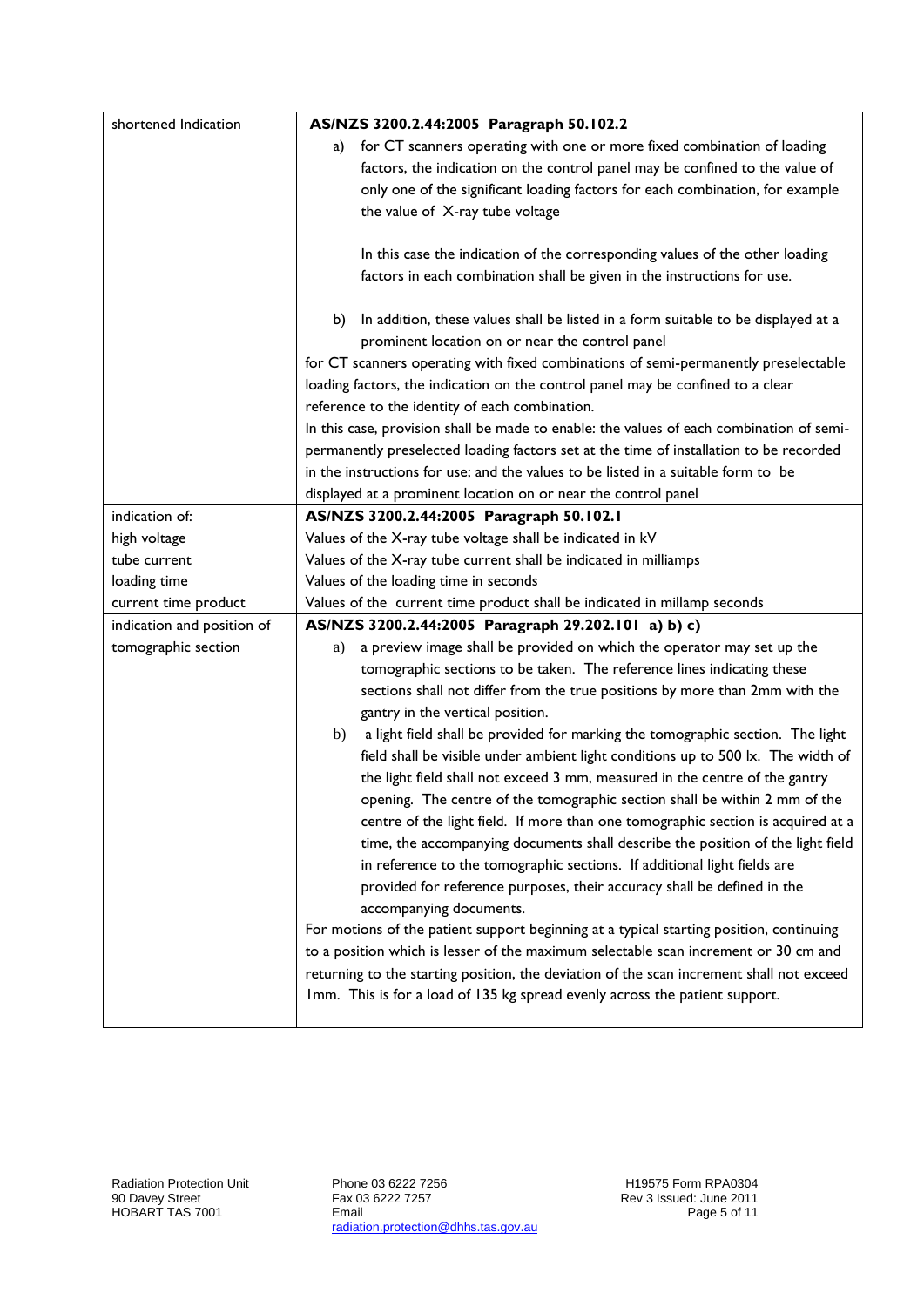| <b>Gantry and patient</b>    | AS/NZS 3200.2.44:2005 Paragraph 22.4.101 a) b) c)                                                                                                                  |
|------------------------------|--------------------------------------------------------------------------------------------------------------------------------------------------------------------|
| support                      | a) General                                                                                                                                                         |
|                              | I) Interruption or failure of powered movements or of the SUPPLY MAINS shall cause                                                                                 |
|                              | any parts in motion to be stopped within the limits given in items b) and c). The                                                                                  |
|                              | maximum value of distance and angle for each stopping condition shall be given in the<br>ACCOMPANYING DOCUMENTS.                                                   |
|                              |                                                                                                                                                                    |
|                              | Compliance is checked by inspection of the ACCOMPANYING DOCUMENTS and by                                                                                           |
|                              | interruption of the SUPPLY MAINS to powered movements and measurement of stopping                                                                                  |
|                              | distances. These tests shall be performed with a PATIENT-equivalent mass of 135 kg                                                                                 |
|                              | distributed evenly over the PATIENT SUPPORT.                                                                                                                       |
|                              | 2) When a part is provided with one or several devices designed to reduce, in                                                                                      |
|                              | NORMAL USE, the risk of collision with the PATIENT, the operation and limitations                                                                                  |
|                              | of each device shall be described in the INSTRUCTIONS FOR USE.                                                                                                     |
|                              |                                                                                                                                                                    |
|                              | Compliance is checked by inspection of the ACCOMPANYING DOCUMENTS.                                                                                                 |
|                              | 3) Where there is a possibility that a failure of a powered movement during NORMAL                                                                                 |
|                              | USE of the EQUIPMENT might result in the PATIENT being trapped, controls and                                                                                       |
|                              | switches shall be provided to permit the release of the PATIENT. These means shall                                                                                 |
|                              | be described in the INSTRUCTIONS FOR USE and on a label on the EQUIPMENT                                                                                           |
|                              | when a deliberate action is required.                                                                                                                              |
|                              | Compliance is checked by inspection of the ACCOMPANYING DOCUMENTS.                                                                                                 |
|                              | b) Tilting of the gantry                                                                                                                                           |
|                              | When the emergency stop control is actuated, the gantry tilt shall stop within an angle                                                                            |
|                              | of $0.5^\circ$ .                                                                                                                                                   |
|                              | Compliance is checked by inspection.                                                                                                                               |
|                              | c) Linear movements of the PATIENT SUPPORT                                                                                                                         |
|                              | When the emergency stop control is actuated, the PATIENT SUPPORT shall stop                                                                                        |
|                              | within a distance of 10 mm.                                                                                                                                        |
|                              |                                                                                                                                                                    |
| Focus-skin distance          | AS/NZS 3200.2.44:2005 Paragraph 29.1.104                                                                                                                           |
| (FSD)                        | A minimum focal spot to skin distance of 15 cm.                                                                                                                    |
|                              |                                                                                                                                                                    |
| <b>Accuracy of radiation</b> | AS/NZS 3200.2.44:2005 Paragraph 50.101                                                                                                                             |
| output                       | The manufacturer shall provide with the accompanying documents information                                                                                         |
|                              | regarding the accuracy of X-ray tube voltage, X-ray tube current and linearity of                                                                                  |
|                              | radiation output                                                                                                                                                   |
|                              |                                                                                                                                                                    |
| Limitation of radiation      | AS/NZS 3200.2.44:2005 Paragraph 29.1.101.2 a) b)                                                                                                                   |
| output                       | a) Means shall be provided to limit the electric energy to be delivered by the use of                                                                              |
|                              | fixed or pre-selected combinations of suitable LOADING FACTORS and modes of                                                                                        |
|                              | operation.                                                                                                                                                         |
|                              | During IRRADIATION, the OPERATOR shall be able to terminate the LOADINGS at<br>any time, but means may be provided to acquire up to one additional rotation of the |
|                              | <b>X-RAY SOURCE.</b>                                                                                                                                               |
|                              |                                                                                                                                                                    |
|                              | b) Any control by which the LOADING of an X-RAY TUBE can be initiated shall be                                                                                     |
|                              | safeguarded against unintended actuation.                                                                                                                          |
|                              | Compliance is checked by inspection and by the appropriate functional tests.                                                                                       |
|                              |                                                                                                                                                                    |

Phone 03 6222 7256 Fax 03 6222 7257 Email radiation.protection@dhhs.tas.gov.au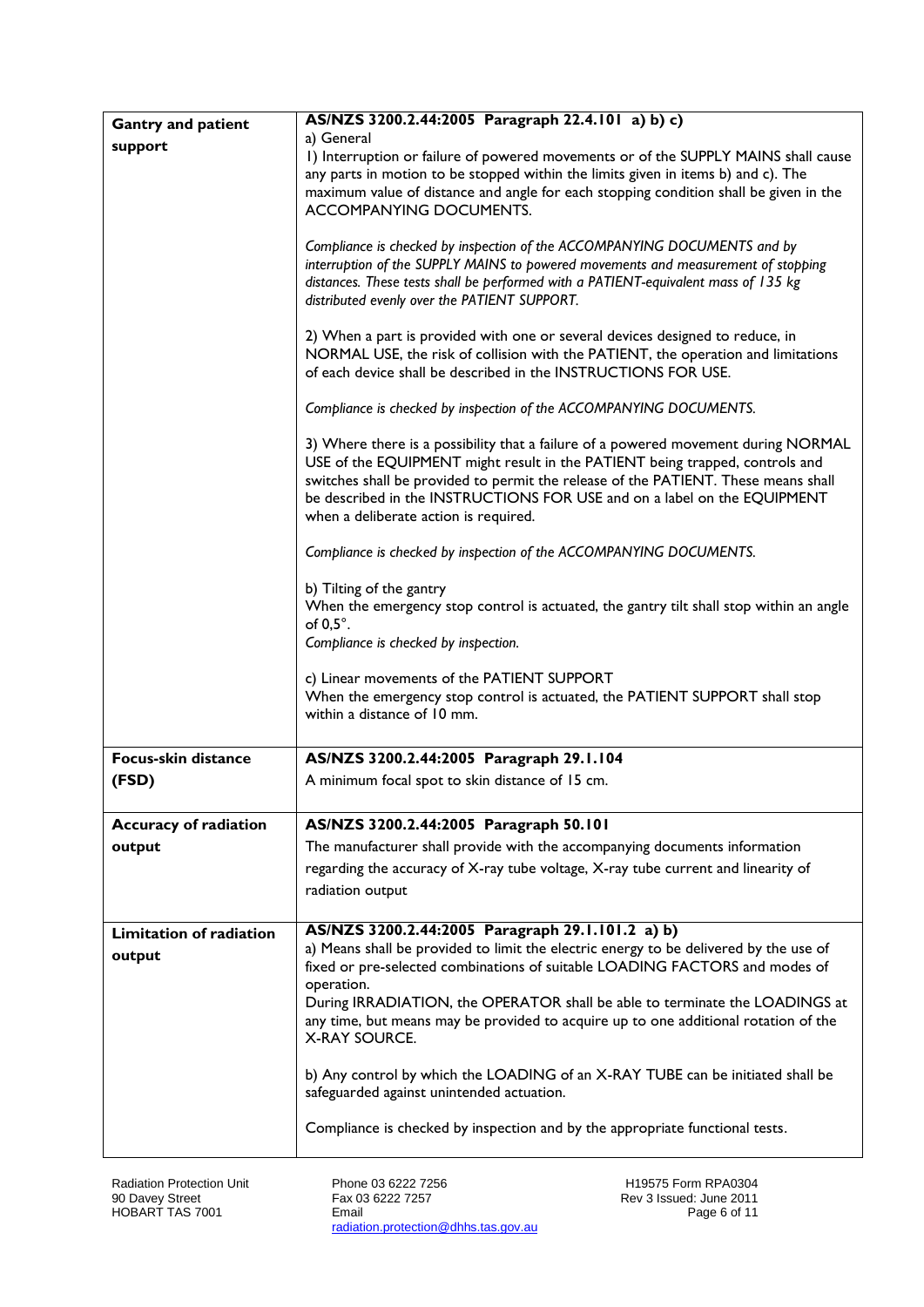| Safety measures against | AS/NZS 3200.2.44:2005 Paragraph 29.1.105 a) b) c) d) e) f)                                                                                                                                                                                                                                                                                                                                                                                                                                                                                     |
|-------------------------|------------------------------------------------------------------------------------------------------------------------------------------------------------------------------------------------------------------------------------------------------------------------------------------------------------------------------------------------------------------------------------------------------------------------------------------------------------------------------------------------------------------------------------------------|
| excessive radiation     | a) Means shall be provided to terminate the loading automatically by de-energizing the                                                                                                                                                                                                                                                                                                                                                                                                                                                         |
|                         | radiation source in the event of timer failure. Such termination shall occur within an                                                                                                                                                                                                                                                                                                                                                                                                                                                         |
|                         | interval that limits the total scan time to not more than the lesser of 110% of the                                                                                                                                                                                                                                                                                                                                                                                                                                                            |
|                         | preset value or one extra rotation of the xray source assemble through the use of                                                                                                                                                                                                                                                                                                                                                                                                                                                              |
|                         | either a back-up timer or devices which monitor the equipment function. A visible                                                                                                                                                                                                                                                                                                                                                                                                                                                              |
|                         | indication of termination shall be provided to the operator.                                                                                                                                                                                                                                                                                                                                                                                                                                                                                   |
|                         | b) Means shall be provided to terminate the loading automatically by de-energizing the<br>radiation source in the event of an equipment failure affecting data collection within a<br>specified period. Such a termination shall occur within I s of such a failure. A visible<br>indication of termination shall be provided to the operator.<br>c) Means shall be provided so that the operator can terminate the loading at any time<br>during a scan, or series of scans under x ray equipment control, of greater than 0.5 s<br>duration. |
|                         | d) When loading has been terminated by circumstances not noted under a),b) and c)<br>above, resetting of the CT conditions of operation shall be required prior to the<br>initiation of another scan.                                                                                                                                                                                                                                                                                                                                          |
|                         | e) When more than one scan is programmed in the same tomographic plane there<br>shall be a warning on the operator's console that this mode has been selected and the<br>operator shall confirm that this is to occur before continuing another scan series.<br>f) Any data acquired prior to interrupting the loading of a helical scan series should be<br>available for image reconstruction when loading has been interrupted by whatever<br>cause.                                                                                        |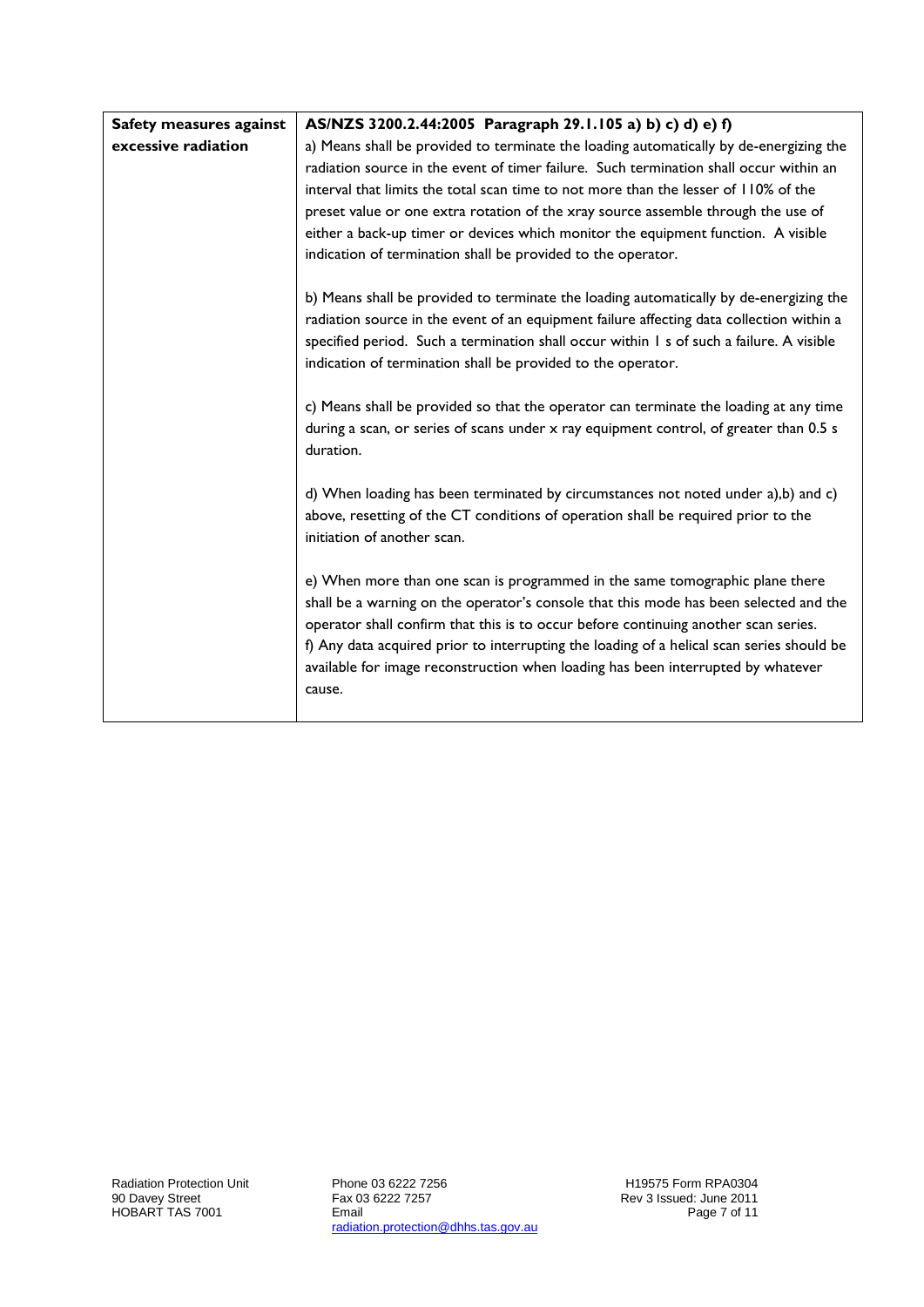| <b>Half Value Layer</b> | AS/NZS 3200.2.44:2005 Paragraph 29.201.5 Table 101               |                                                                                                                                                                                                                                                                                                                                                 |  |
|-------------------------|------------------------------------------------------------------|-------------------------------------------------------------------------------------------------------------------------------------------------------------------------------------------------------------------------------------------------------------------------------------------------------------------------------------------------|--|
|                         | given in table 101.                                              | In addition to the FILTRATION addressed in 29.201.3 and 29.201.4, fixed ADDED FILTERS shall<br>be used such that, for all configurations in NORMAL USE, the first HALF-VALUE LAYERS attained in<br>the X-RAY BEAM incident to the PATIENT shall not be less than the minimum permissible values<br>Table 101 - HALF-VALUE LAYERS IN CT SCANNERS |  |
|                         | X-RAY TUBE VOLTAGE<br>(see note 1)<br>k۷                         | Minimum permissible<br>first HALF-VALUE LAYER<br>(see note 2) mm Al                                                                                                                                                                                                                                                                             |  |
|                         | <60                                                              | See note 3                                                                                                                                                                                                                                                                                                                                      |  |
|                         | 60                                                               | 1.9                                                                                                                                                                                                                                                                                                                                             |  |
|                         | 70                                                               | 2.1                                                                                                                                                                                                                                                                                                                                             |  |
|                         | 80                                                               | 2,4                                                                                                                                                                                                                                                                                                                                             |  |
|                         | 90                                                               | 2.7                                                                                                                                                                                                                                                                                                                                             |  |
|                         | 100                                                              | 3,0                                                                                                                                                                                                                                                                                                                                             |  |
|                         | 110                                                              | 3,4                                                                                                                                                                                                                                                                                                                                             |  |
|                         | 120                                                              | 3,8                                                                                                                                                                                                                                                                                                                                             |  |
|                         | 130                                                              | 4,2                                                                                                                                                                                                                                                                                                                                             |  |
|                         | 140                                                              | 4,6                                                                                                                                                                                                                                                                                                                                             |  |
|                         | >140                                                             | see note 3                                                                                                                                                                                                                                                                                                                                      |  |
|                         | interpolation.                                                   | NOTE 1 HALF-VALUE LAYERS for intermediate voltages are to be obtained by linear                                                                                                                                                                                                                                                                 |  |
|                         | NOTE 2 The values correspond to a TOTAL FILTRATION of 2,5 mm Al. |                                                                                                                                                                                                                                                                                                                                                 |  |
|                         | NOTE 3 Linear extrapolation is to be used here.                  |                                                                                                                                                                                                                                                                                                                                                 |  |
|                         | values of ADDITIONAL FILTRATION.                                 | Compliance with the HALF-VALUE LAYER requirement shall be maintained for all selectable                                                                                                                                                                                                                                                         |  |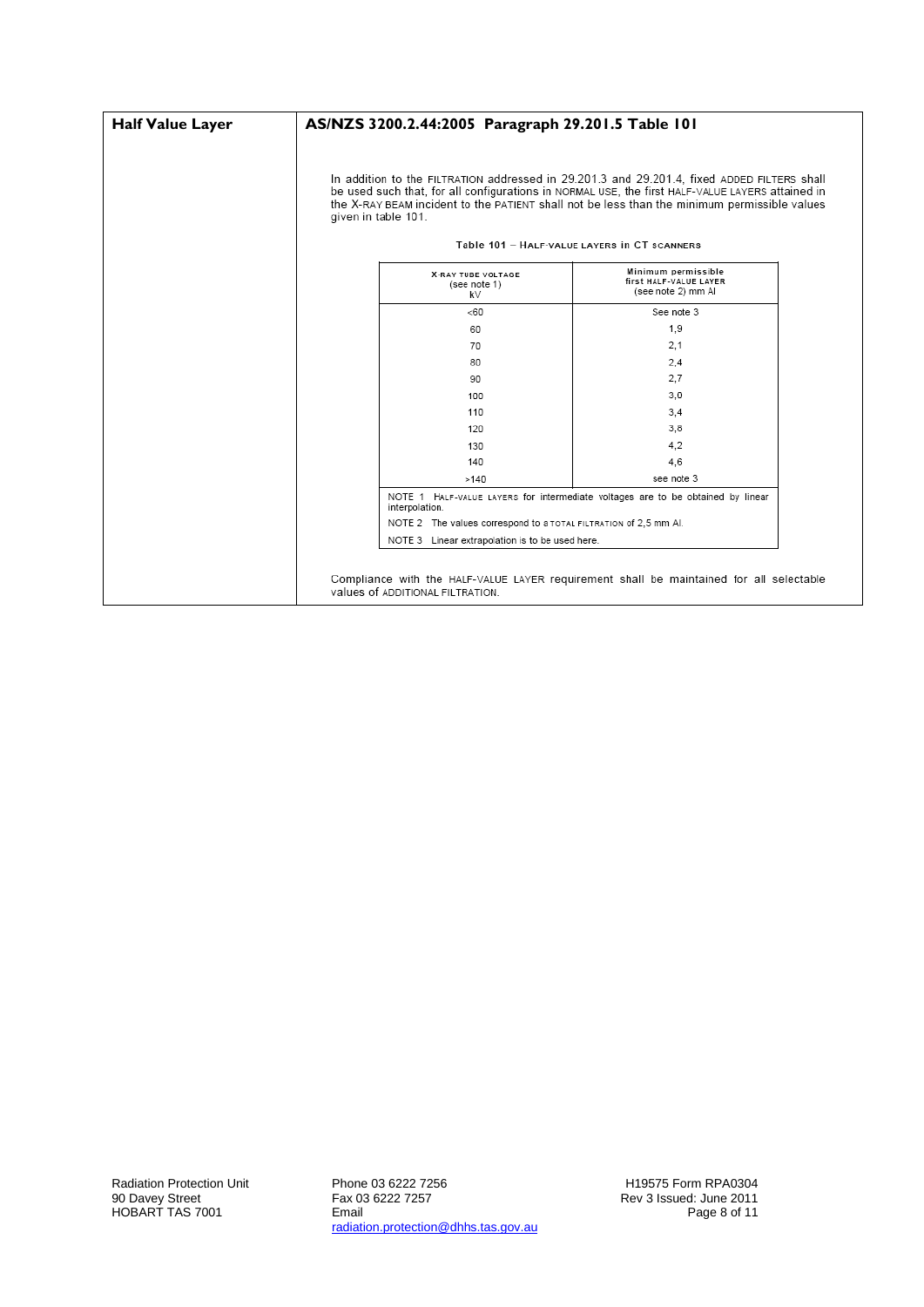| <b>Dose Information</b>                                                       | AS/NZS 3200 29.1.102.1 a) 1,2,3,4 b) c) d)                                                                                                                                                                                                                                                                                                                                                                                                                                                                                                                                                                                                                                                                                                                                                                                                                                                                                                                                                                       |
|-------------------------------------------------------------------------------|------------------------------------------------------------------------------------------------------------------------------------------------------------------------------------------------------------------------------------------------------------------------------------------------------------------------------------------------------------------------------------------------------------------------------------------------------------------------------------------------------------------------------------------------------------------------------------------------------------------------------------------------------------------------------------------------------------------------------------------------------------------------------------------------------------------------------------------------------------------------------------------------------------------------------------------------------------------------------------------------------------------|
| provided in the                                                               | AS/NZS 3200 29.1.103.1                                                                                                                                                                                                                                                                                                                                                                                                                                                                                                                                                                                                                                                                                                                                                                                                                                                                                                                                                                                           |
| accompanying                                                                  | AS/NZS 3200 29.1.103.2                                                                                                                                                                                                                                                                                                                                                                                                                                                                                                                                                                                                                                                                                                                                                                                                                                                                                                                                                                                           |
| documents                                                                     | The following information shall be given in the ACCOMPANYING DOCUMENTS:                                                                                                                                                                                                                                                                                                                                                                                                                                                                                                                                                                                                                                                                                                                                                                                                                                                                                                                                          |
|                                                                               | a) The CTD/100 and the corresponding CT CONDITIONS OF OPERATION at the<br>following locations in the dosimetry PHANTOM specified in 29.1.102.2:<br>I) Along the axis of rotation of the PHANTOM (CTDI100(centre)).                                                                                                                                                                                                                                                                                                                                                                                                                                                                                                                                                                                                                                                                                                                                                                                               |
|                                                                               | 2) Along a line parallel to the axis of rotation and 10 mm interior to the surface of the<br>PHANTOM, with the PHANTOM positioned so that the CTD/100 is the maximum<br>obtainable at this depth.                                                                                                                                                                                                                                                                                                                                                                                                                                                                                                                                                                                                                                                                                                                                                                                                                |
|                                                                               | 3) Along a line parallel to the axis of rotation and 10 mm interior to the surface of the<br>PHANTOM at positions 90°, 180° and 270° from the position in item a) 2) of this<br>subclause.                                                                                                                                                                                                                                                                                                                                                                                                                                                                                                                                                                                                                                                                                                                                                                                                                       |
|                                                                               | The CT CONDITIONS OF OPERATION shall be the typical values suggested by the<br>MANUFACTURER. The location of the position where the CTD/100 is maximum as<br>specified in item a) 2) of this subclause shall be given by the MANUFACTURER with<br>respect to the housing of the scanning mechanism or other readily identifiable part of<br>the CT SCANNER in such a manner as to permit placement of the dosimetry<br>PHANTOM in this orientation.                                                                                                                                                                                                                                                                                                                                                                                                                                                                                                                                                              |
|                                                                               | 4) CTD/100 (peripheral) is the average of the four values of CTD/100 measured around<br>the dosimetry PHANTOM periphery according to 29.1.102.1 a) 2) and 3).                                                                                                                                                                                                                                                                                                                                                                                                                                                                                                                                                                                                                                                                                                                                                                                                                                                    |
|                                                                               | b) The CTD/100 in the centre location of the dosimetry PHANTOM for each<br>selectable CT CONDITION OF OPERATION that varies either the rate or duration<br>of IRRADIATION or the NOMINAL TOMOGRAPHIC SECTION THICKNESS. This<br>CTD/100 shall be presented as a value that is normalized to the CTD/100 in the centre<br>location of the dosimetry PHANTOM from item a) of this subclause, with the CTDI100<br>of item a) of this paragraph having a value of I. As a single CT CONDITION OF<br>OPERATION is changed, all other independent CT CONDITIONS OF OPERATION<br>shall be maintained at the typical values described in item a) of this subclause.<br>These data shall encompass the range of each CT CONDITION OF OPERATION<br>stated by the MANUFACTURER as appropriate. When more than three selections of<br>a CT CONDITION OF OPERATION are available, the normalized CTDI100 shall be<br>provided, at least for the minimum, maximum and one mid-range value of the CT<br>CONDITION OF OPERATION. |
|                                                                               | c) The CTD/100 at the location coincident with the maximum CTD/100 at 10 mm<br>interior to the surface of the dosimetry PHANTOM for each selectable peak X-RAY<br>TUBE VOLTAGE. When more than three selections of the peak X-RAY TUBE<br>VOLTAGE are available, the normalized CTD/100 shall be provided, at least for the<br>minimum, maximum and one mid-range value of the peak X-RAY TUBE VOLTAGE.<br>The CTD/100 shall be presented as a value that is normalized to the maximum CTD/100<br>located at 10 mm interior to the surface of the dosimetry PHANTOM from item a)<br>above, with the CTD/100 of item a) above having a value of 1.                                                                                                                                                                                                                                                                                                                                                                |
|                                                                               | d) A statement of the maximum deviation from the values given according to items a),<br>b) and c). Deviation of values shall not exceed these limits.                                                                                                                                                                                                                                                                                                                                                                                                                                                                                                                                                                                                                                                                                                                                                                                                                                                            |
| <b>Radiation Protection Unit</b><br>90 Davey Street<br><b>HOBART TAS 7001</b> | A graphical presentation of the DOSE PROFILE along a line z perpendicular to the<br>TOMOGRAPHIC PLANE measured in the centre location of the head-dosimetry<br>PHANTOM and body-dosimetry PHANTOM shall be given in the ACCOMPANYING<br>DOCUMENTS for each selectable NOMINAL TOMOGRAPHIC SECTION<br>THICKNESS. When more than three NOMINAL TOMOGRAPHIC SECTION<br>THICKNESSES are available, the information shall be provided for at least the<br>minimum, maximum and one mid-range value of NOMINAL TOMOGRAPHIC<br>SECTION THRZKKIESS. The DOSE PROFILE shall be presented on the armor graph<br>and Fax H3 8222-2521e as the corresponding SENSITRVIT PPRO Plue 2011<br>And Email<br>29. 1 <sup>1</sup> 03 <sup>2</sup> 29. 1 <sup>1</sup> <sub>14</sub> 0 <sup>3</sup> 29. 1 <sup>1</sup> <sub>14</sub> 0 <sup>3</sup>                                                                                                                                                                                    |
|                                                                               |                                                                                                                                                                                                                                                                                                                                                                                                                                                                                                                                                                                                                                                                                                                                                                                                                                                                                                                                                                                                                  |

A graphical presentation of the SENSITIVITY PROFILE at the location corresponding to the centre

location of the dosimetry PHANTOM shall be given in the ACCOMPANYING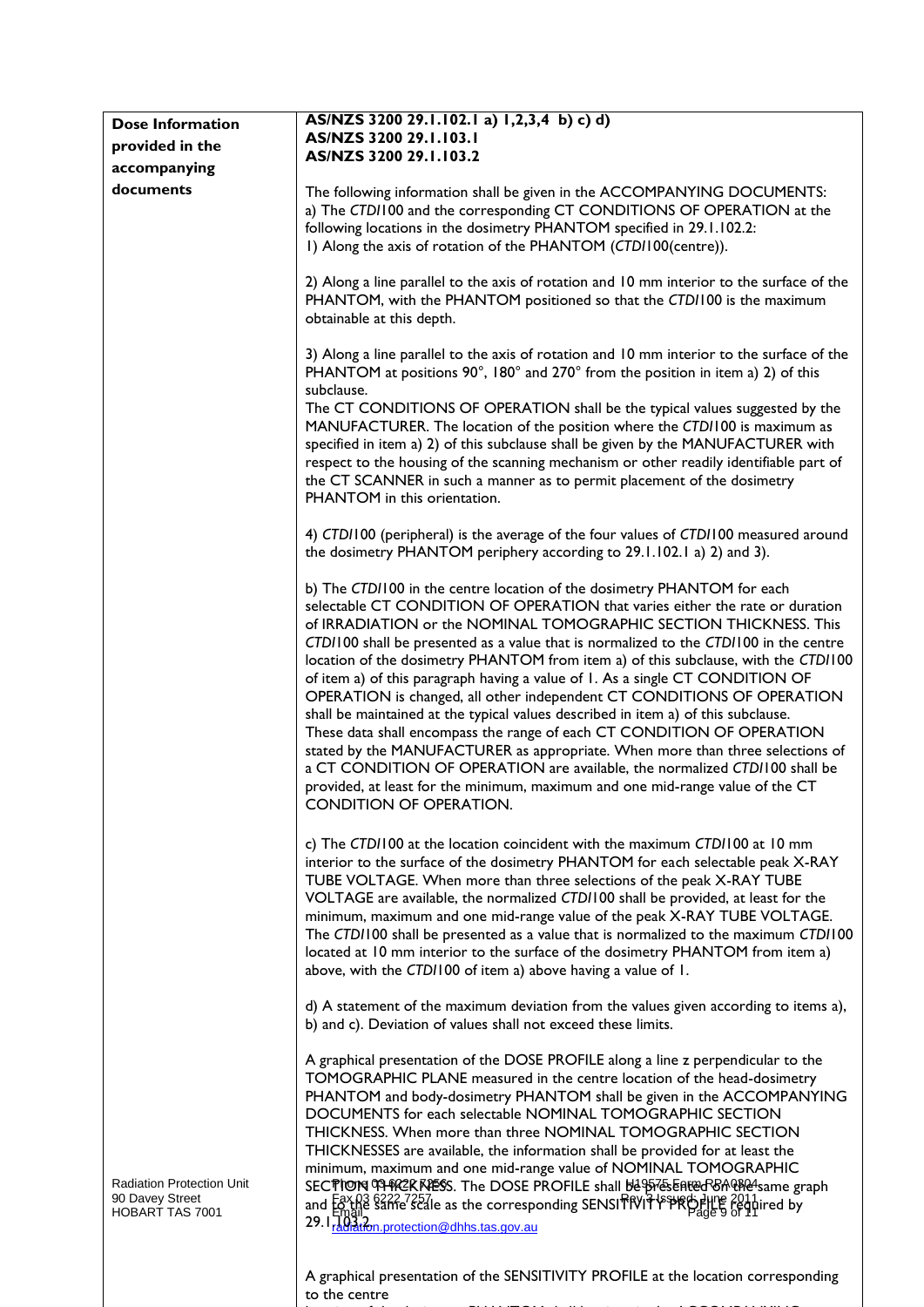| <b>Dose Information</b>  | AS/NZS 3200.2.44:2005 29.1.103.4                                                                                                                            |
|--------------------------|-------------------------------------------------------------------------------------------------------------------------------------------------------------|
| displayed on the control |                                                                                                                                                             |
|                          | The CTDI <sub>100</sub> (CTDI <sub>w</sub> ) is defined as                                                                                                  |
|                          | $CTDI_w=1/3$ $CTDI_{100}$ (centre) +2/3 $CTDI_{100}$ (peripheral)                                                                                           |
|                          |                                                                                                                                                             |
|                          | If the NOMINAL TOMOGRAPHIC SECTION THICKNESS is not equal to the table<br>increment per rotation, a corrected CTDIw value shall be displayed describing the |
|                          | average dose over the total volume scanned for the selected CONDITIONS OF                                                                                   |
|                          | OPERATION.                                                                                                                                                  |
|                          | This is required in the following instances:                                                                                                                |
|                          | - multi-slice detection arrays;                                                                                                                             |
|                          | - when the NOMINAL TOMOGRAPHIC SECTION THICKNESS is not equal to the                                                                                        |
|                          | table increment per rotation; or                                                                                                                            |
|                          | - when the NOMINAL TOMOGRAPHIC SECTION THICKNESS is not equal to the                                                                                        |
|                          | table increment between two consecutive scans.                                                                                                              |
|                          | This list is not exclusive.                                                                                                                                 |
|                          |                                                                                                                                                             |
|                          | The value for CTDI <sub>vol</sub> expressed in milligray (mGy) shall be displayed on the                                                                    |
|                          | CONTROL PANEL, reflecting the type of examination selected, head or<br>body, and the CT CONDITIONS OF OPERATION.                                            |
|                          | The volume CTDI <sub>w</sub> (CTDI <sub>vol</sub> ) describes the average dose over the total volume scanned                                                |
|                          | for the selected CT CONDITIONS OF OPERATION.                                                                                                                |
|                          |                                                                                                                                                             |
|                          | The CTDI <sub>vol</sub> is defined as follows:                                                                                                              |
|                          | a) for axial scanning                                                                                                                                       |
|                          | $\text{CTDI}_{\text{vol}} = (\text{NxT}/\Delta \text{ d})\text{xCTDI}_{\text{w}}$                                                                           |
|                          |                                                                                                                                                             |
|                          | where                                                                                                                                                       |
|                          | N is the number of TOMOGRAPHIC SECTIONS produced in a single axial scan of the                                                                              |
|                          | X-RAY                                                                                                                                                       |
|                          | SOURCE;                                                                                                                                                     |
|                          | T is the NOMINAL TOMOGRAPHIC SECTION THICKNESS;                                                                                                             |
|                          | $\Delta$ d is the PATIENT SUPPORT travel in z-direction between consecutive scans.                                                                          |
|                          | b) for helical scanning                                                                                                                                     |
|                          | CTDI <sub>vol</sub> =CTDI <sub>w</sub> /CT pitch factor                                                                                                     |
|                          | c) for scanning without pre-programmed movement of the PATIENT SUPPORT<br>$CTDI_{vol} = n \times CTDI_{w}$                                                  |
|                          | where $n$ is equal to the maximum number of pre-programmed rotations.                                                                                       |
|                          |                                                                                                                                                             |
|                          |                                                                                                                                                             |